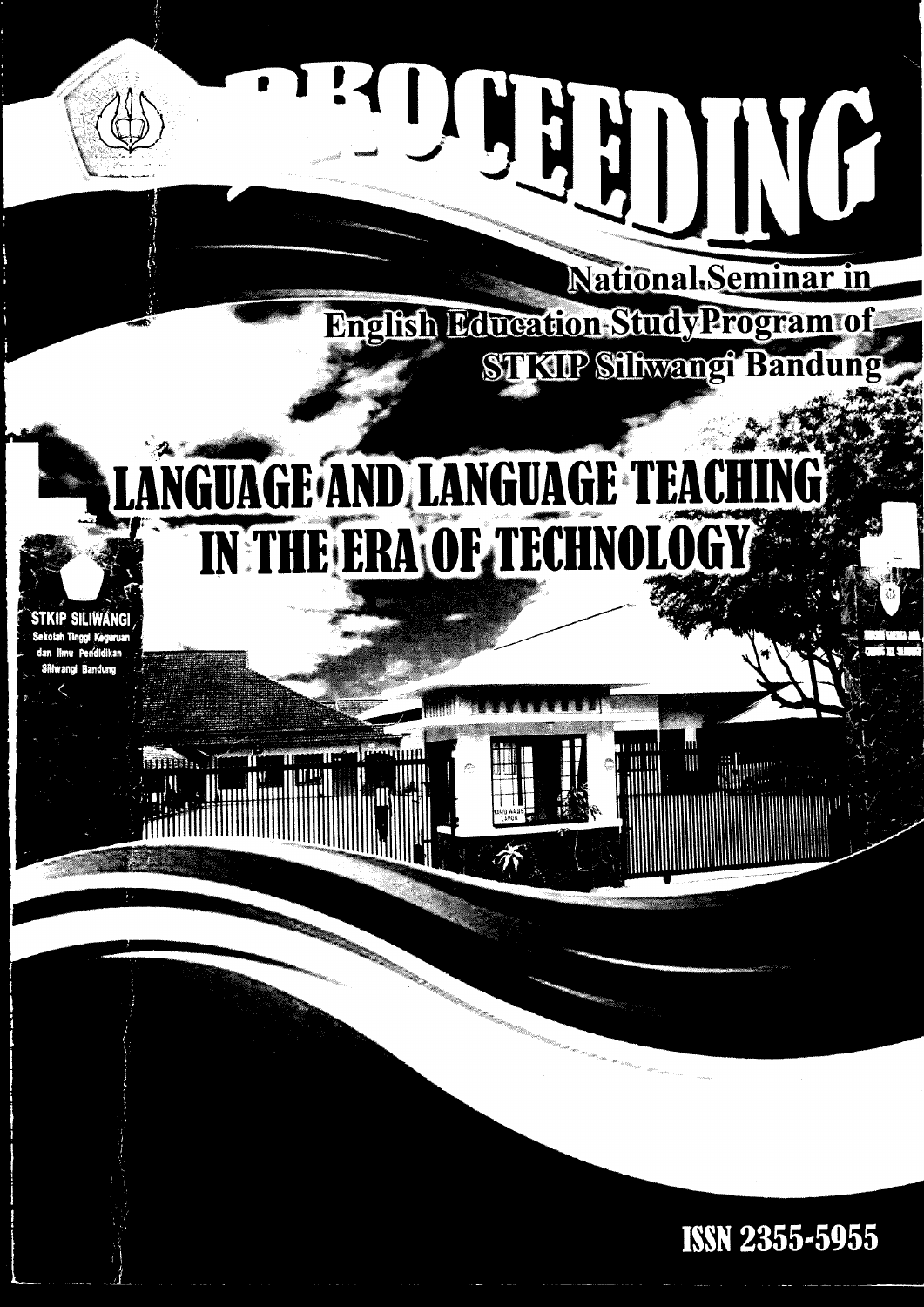## **TABLE OF CONTENTS**

| Language Teaching and Learning Goes Digital                                                                                                       | $\mathbf{1}$   |
|---------------------------------------------------------------------------------------------------------------------------------------------------|----------------|
| Some Aspects Of Qualitative Research In Researching Language                                                                                      | $\overline{2}$ |
| Teacher's Feedback on Students' Writing: The Views from Teachers and Students                                                                     | 3              |
| Peran Tutor Dalam Meningkatkan Kreativitas Belajar Anak Usia Dini Berbasis CTL<br>(Contextual Teaching And Learning)                              | 12             |
| Using Electronic-Dialogue Journal (e-DJ) to Develop Writing Interest and Skills                                                                   | 20             |
| Isu-isu dalam Pengajaran Spoken English                                                                                                           | 28             |
| The Readiness Analysis Of English High School Teacher In Implementing                                                                             |                |
| Curriculum 2013                                                                                                                                   | 31             |
| Improving the Competence of English Language Learning in Bangka Belitung<br>University with English Language Learning System Based on Multimedia. | 40             |
| EFL Textbook Evaluation in 2013 Curriculum                                                                                                        | 44             |
| Learning Strategies Preference in EFL Context Among Students of Different Levels<br>of Education                                                  | 61             |
| Teacher's English Oral Instructions in EFL Young Learners' Classroom                                                                              | 78             |
| Managing References in the Scientific Article                                                                                                     | 95             |
| Investigating Students' Ability in Writing Correct Spelling (A Case Study at the<br>First Grade Students of English Department)                   | 103            |
| The Impact of Learning Style on Language Learning strategies of L2 learners                                                                       | 110            |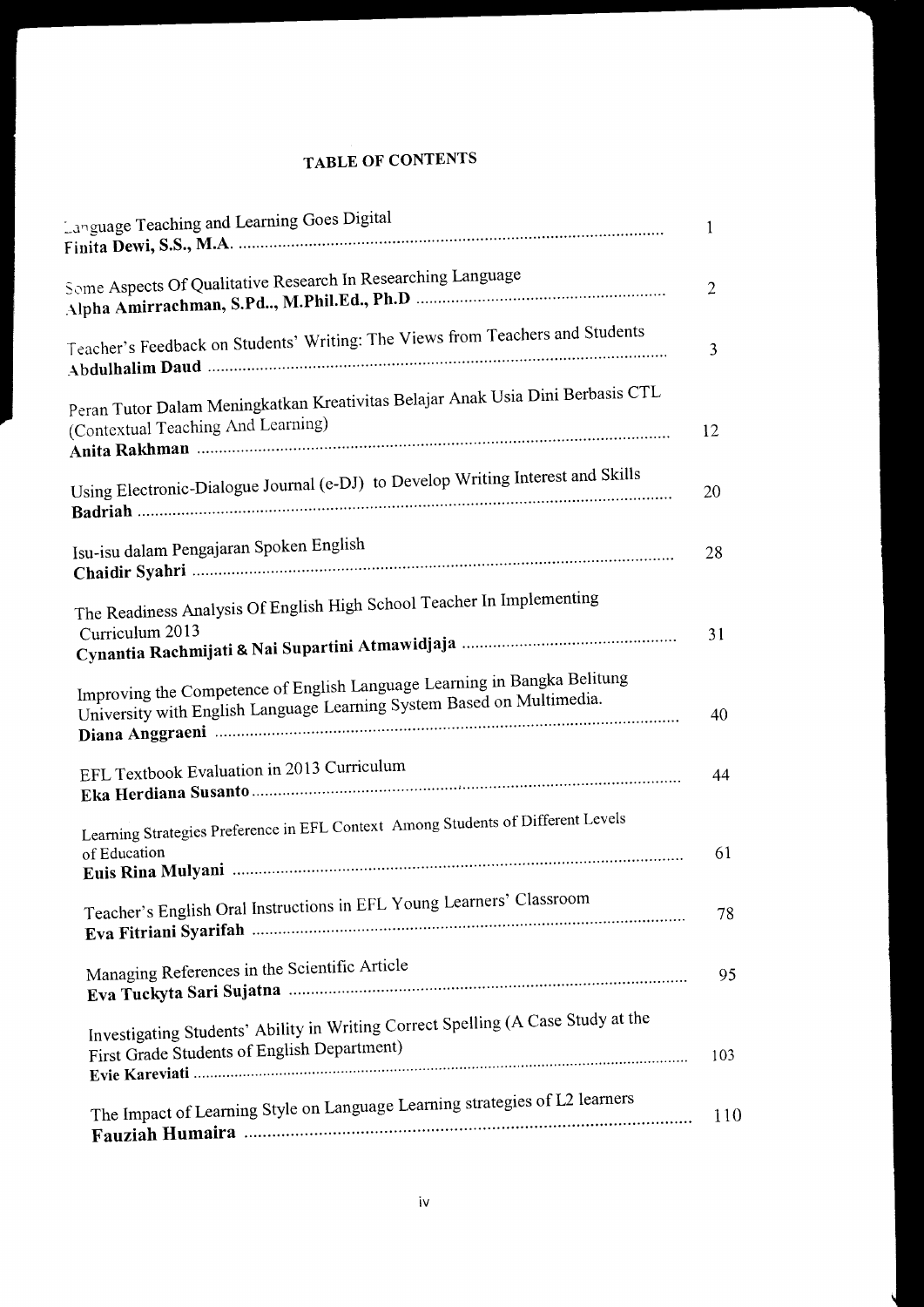# The Readiness Analysis Of English High School Teacher In Implementing Curriculum 2013

Cynantia Rachmijati STKIP Siliwangi Bandung cynan\_tia@yahoo.com

Nai Supartini Atmawidjaja STKIP Siliwangi Bandung naisupartini48@yahoo.co.id

### Abstract

Curriculum is one of the centralistic roles in education. Therefore the changing of curriculum is inevitable when dealing with the environment that rapidly changing. Seeing these phenomena, the curriculum developer developing curriculum 2013 as one of the effort to answer today's challenge by reviewing the future, the perception from the society, the development of knowledge and pedagogy, future skills and the uprising of the negative phenomenon (Hasan, 2013). The teacher believes as the most important role in implementing the curriculum and this research aims in analyzing whether the the contract of the contract of the contract of the contract of the contract of the contract of the contract of the contract of the contract of the contract of the contract of the contract of the contract of the contract o The method of this research is descriptive qualitative, with the subjects of research are English high school teachers from Cianjur district, Karawang district and Cimahi. The instruments of this research are interview and questionnaire, based on the variables from the curriculum 2013 managements. They are: teachers, books, students and supervising. The result of this research shows that the teachers are not fully ready in facing and coping with the implementation of curriculum 2013 and thus still need time, practice and supports to understand it comprehensively.

Keywords: teacher, curriculum 2013, English subject, readiness

### A. Background

The teacher is a key factor to the success of the curriculum believes by Campbel (2012) who see teachers as the agent of change. The teachers supported teaching, learning, and schooling and even participated in the making of curriculum in the current policy. The teachers playing the main role, since it is understandable as the one who interact directly with the students in the classroom.

Chan (2006) also discovered that the teachers should face many obstacles in their classroom. Teachers as the agent of curriculums should face with the diversities of ethnic values, languages, religion therefore the teachers need to find a meeting point between the teaching goals and the reality in the field.

Teacher as the curriculum executor in the field obviously has important role in successfully implementing a curriculum design. Richard (2001) believes that in implementing a change in curriculum, the teacher is the key success factor. Even in the limitation of facilities, differences in